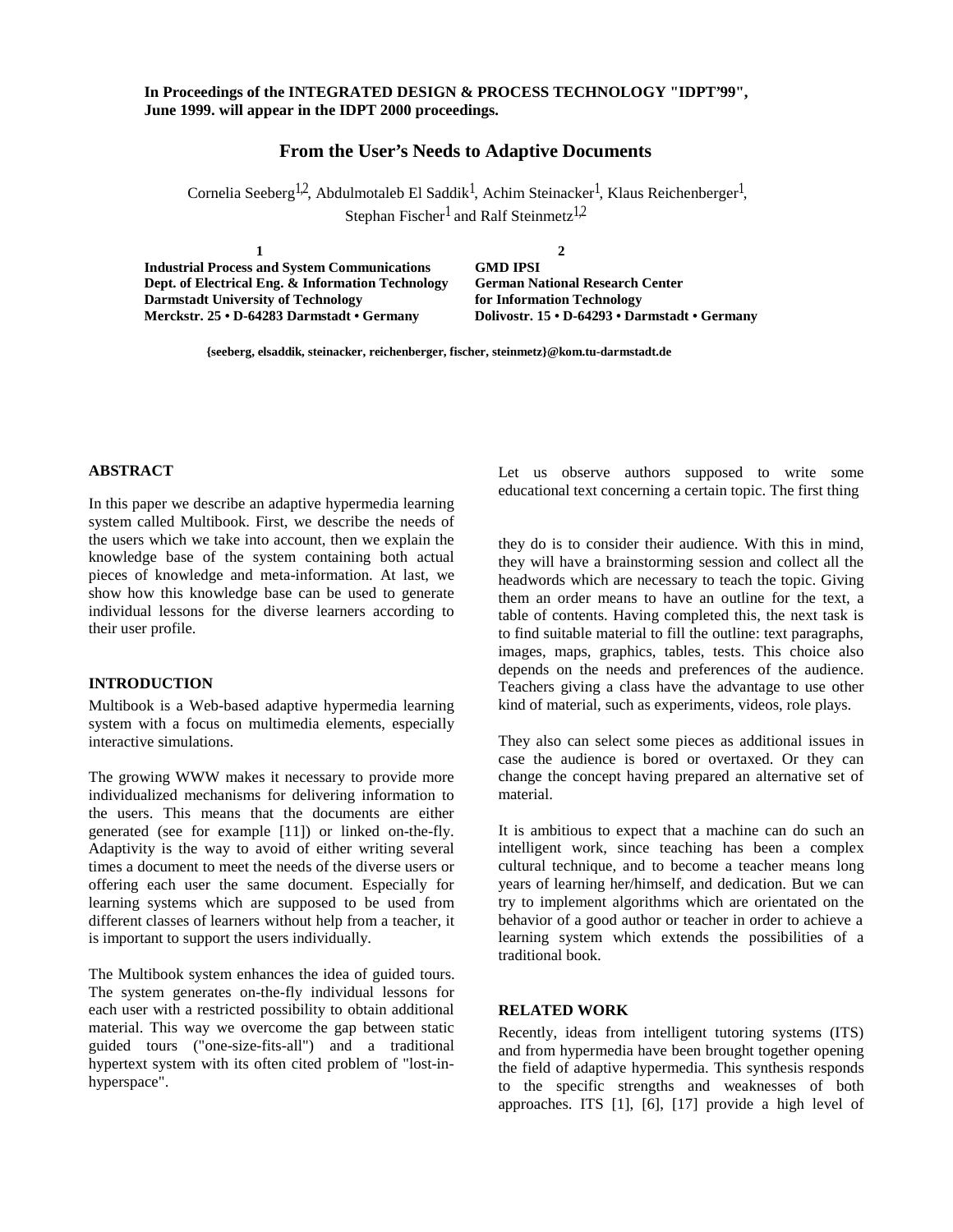guidance in learning, they model and control the entire learning process in great detail. A domain model representing all facts of the field that are to be learnt usually forms the background for a model of the learner's knowledge and knowledge acquisition. Free exploration by the learner does not play an important role in ITS, the navigation decisions are very much up to the system. ITS tend to anticipate all learning paths, i.e. states of the system and their implications for the learner's mental model. Therefore, the complete material that is presented to the learner must either be included in prefabricated lessons, tailored for communicating a specific part of the domain model in a specific learning situation. Or it must be automatically generated from the domain model. In text based domains, where text is the most important medium for instructional content, this approach is problematic, even if a long-term solution is offered by sophisticated natural language generation technology [2]. As discussed in [5], most of the existing ITS systems are environments for coding and testing a specific programming language. Furthermore, users often need considerable time for learning how to use an ITS, because the development of an intuitive user interface for ITS systems seems to be a very difficult task.

Hypertext and hypermedia systems exploit the nature of different media such as text, pictures, audio, video or simulations as a medium for making differentiated statements and communicating less structured knowledge. In addition, a hypermedia system offers more than predefined learning paths - by selecting different nodes in different order, the individual learners produce a multitude of paths through the material. The drawback of these systems is that the learning process cannot be controlled in a well defined way. This results in insufficient guidance. In particular when used for educational purposes, hypermedia systems are striving for a higher degree of control [9], [4]. We regard as decisive the step of adding conceptual information on top of the hypermedia chunks, being the basis for their intelligent selection and sequencing. Connecting the concepts with semantic rather than didactic relations that would already imply sequences or dependencies among the concepts [3] provides yet a higher degree of flexibility - this way, the concept space lends itself to realizing different learning strategies and goals but also to tasks like information retrieval.

The InterBook project is a well known adaptive hypermedia system, which also makes use of a concept space, called domain model [18], [7]. InterBook supports navigation through the lesson with adaptive annotation, showing the type and the educational state ("ready to be learnt", "recommended", "not ready to be learnt") of each offered link. InterBook is based on the domain modeling approach of ELM-ART, a WWW version of ELM-PE,

that is currently one of the most advanced intelligent learning environments for programming. In the online description of InterBook the term "I3-textbooks" (integrated + interactive + intelligent textbook) is proposed for approaches which integrate the on-line representation of learning material with the interactivity of problem solving environments and intelligence of ITS. In this sense, the Multibook project can be seen as a specific type of an I3-textbook, although our application domain brings along some different problems which requires slightly different approaches and techniques, which we will describe in the remainder of this article.

## **THE USER PROFILE**

The content of the Multibook system, currently being developed at the Darmstadt University of Technology, is based upon the printed book "Multimedia: Computing, Communications & Applications" by Ralf Steinmetz and Klara Nahrstedt [15] consisting of about 1000 pages, and a selection of Java applets. The aim of Multibook is to have individual views on this material according to the needs and preferences of the individual users, realized in different lessons for different users.

The needs Multibook can meet are categorized in four dimensions:

- Learning aim: Here the users can specify their role, whether they are students, programmers or managers in the position to decide to buy a media server or to hire a programmer to implement JPEG etc.
- **Background Knowledge:** In Multibook the lessons are available in six different levels of difficulty.
- **Teaching method:** For the time being Multibook offers two different teaching methods. A very structured lesson following a hierarchical teaching method, and a lesson with problem oriented motivation.
- **Content type:** Here the users can select the kind of media they want to obtain in their lesson and those they definitely don't want to be included. (Surely, there will be restrictions due to the fact that the main medium still is text.) We consider this point as important for three reasons:
	- Pedagogical: For some users it is easier to learn from pure text, for others pictures etc. are helpful for a better understanding.
	- Technical: It doesn't make sense to send videos to a user who is connected to the server via a modem.
	- Social: With the opportunity to state the media preferences the system can select suitable material for handicapped users. A deaf user, for example, doesn't get an audio file, but some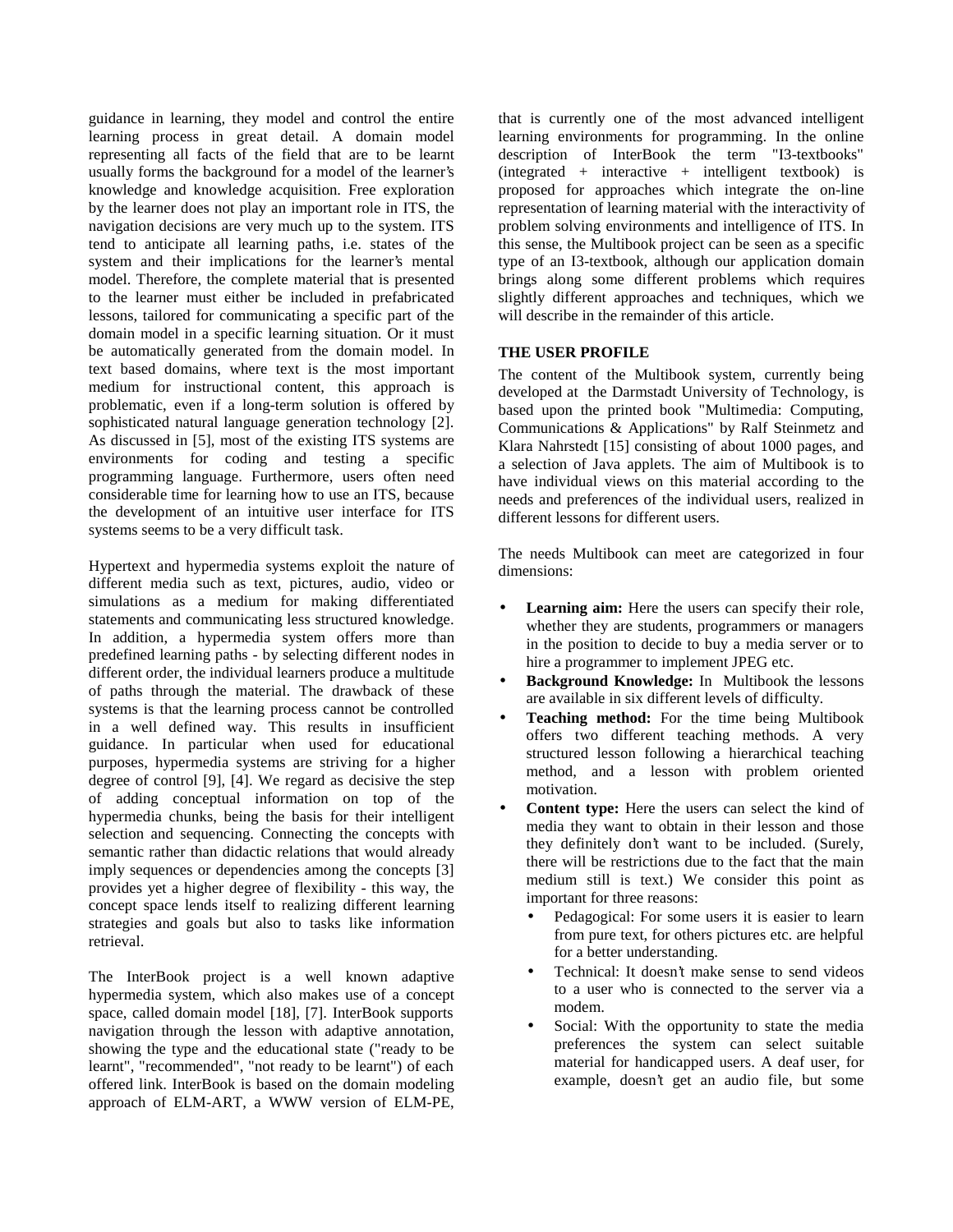visual material. This is not a makeshift, but a real alternative.

These are the four dimensions of the user profile within Multibook. In the beginning, the profile is filled with the demands and preferences of the users. While the users are working with Multibook, the system keeps track of what information they have already seen/learnt, what additional material they have demanded to see, the results of the tests etc.

To be able to generate lessons according to these four dimensions of the user's needs, the knowledge base of the systems has to provide meta-information.

## **MUKTIBOOK'S KNOWLEDGE BASE**

There are two spaces where the information and the metainformation are modeled: a domain model, which we call the ConceptSpace, and the MediaBrickSpace, where knowledge is represented in small modular pieces of text, images, audio, video, or animation. There are objects (concepts and media bricks), relations (semantic in the ConceptSpace and rhetorical in the MediaBrickSpace) and attributes of the media bricks. The concepts and the actual content are therefore separated. While a teaching method reflects the concepts and especially the order in which concepts are displayed, the actual content represented by the media bricks transforms the user preferences into a suitable document. In other words, the ConceptSpace represents the domain, the MediaBrickSpace is a set of possible explanations of this domain. As we have mentioned, formalization of the content to be learned lies at the core of the Multibook approach. However, we cannot aspire to substitute or completely control the process of learning from text or multimedia material rendered for human consumption and typically not available in a formal description.

Our approach is to compose individualized lessons using the network of facts and concepts from the subject domain (ConceptSpace) as an access structure to a body of text and multimedia material rather than to generate lessons directly by turning facts from the domain model into sentences, diagrams, questions and tests.

Being used as an index to the original learning material, an approach much closer to publishing practice, related to structuring and re-using assets etc., the facts in the ConceptSpace will not mirror each assertion that is made in the media bricks. It is of crucial importance for the approach to adequately choose the level of granularity, i.e. the detail and extent to which the subject field (and the learner's knowledge about it) is modeled. As a consequence of not formalizing in detail every statement of each media brick, the information we have about which bricks to combine into a lesson is a very general thematic

information. If we want to take into account additional characteristics of the media bricks, e.g., their level of difficulty, or how the bricks fit into a certain argumentative strategy this information has to be given explicitly as attributes. We also established relations between the media bricks, these relations are not semantic, but rhetorical.

These considerations influenced the modeling of both the ConceptSpace and the MediaBrickSpace which will be described in the following:

## **ConceptSpace**

As a rule of thumb, we choose the level of granularity such that objects of the model identify topics that could serve as chapter headings in a multimedia study book. The difference to traditional chapter headings is evidently that the information is held independently from the texts and other media bricks, with the effect that the topics are "centralized" instead of being scattered across the body of material. Formally, this is realized as an entity relationship model, where each object appears only once and accumulates information. Conversely, every topic that is to be related with some other piece of information has to be modeled as an object. While a few instance objects may be relevant (some concrete person or company, etc.) the main part of the network will be formed by abstract concepts.

Such a focus on topics/concepts suggests that our ConceptSpace will be a terminological ontology rather than an axiomatized ontology, i.e. an ontology where concepts and relations have associated axioms and definitions that are stated in logic or some computer oriented language that can be automatically translated to logic. [14]. We have, however, to draw a clear distinction between the generic and the partitive hierarchy relation (a distinction, the necessity of which is discussed in the area of domain modeling [8]). We are building upon this distinction when identifying, e.g., a component (AEpart) of a media server, a certain type of file server (generic) as a topic to be explained but want to start the explanation of the component, say a disk controller, with principles applying to controllers in general. Up to a certain point, deciding whether talking to the learner about controllers at a given stage of the file server lesson makes sense, assumes a conclusion across a path composed of different relations. To this end, we found it necessary to look at the AEpart relation as a statement relating the set of instances of one concept with the set of instances of the other and to additionally quantify this statement. In general, it must be possible to query the network starting from arbitrary points. This makes it necessary to also think of the terminological relation that we use as statements/assertions that have to be correct no matter which way you read them. They may not be based on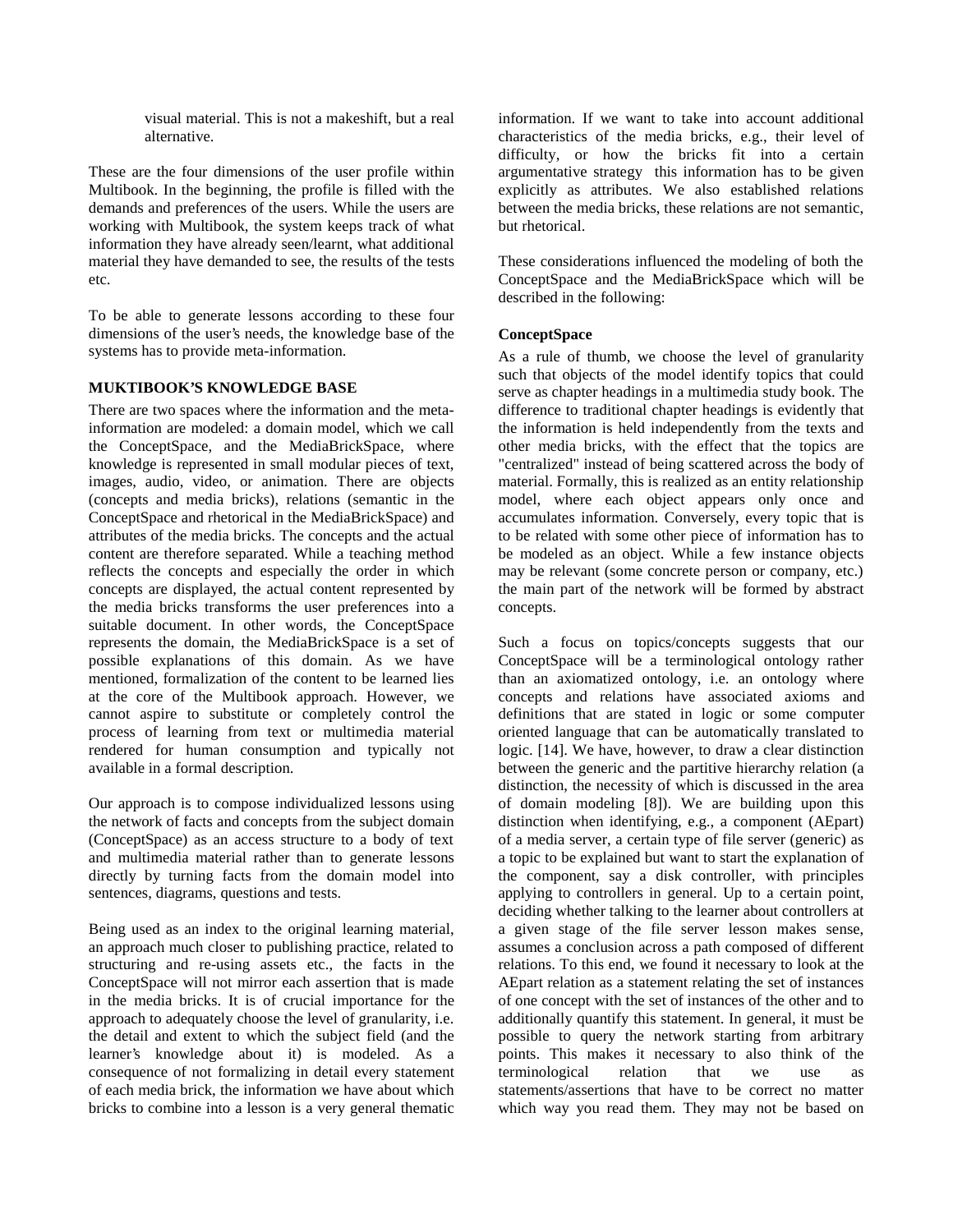implicit assumptions in which order the material is presented or any other context information.

We employ the following set of relations for the ConceptSpace:

Note: These relations and constructions are necessary to create the view of a learner. For other types, such as manager, more relations are needed. As we only intend to offer learning documents for students, we omit a more detailed list of relations here.



**Fig. 1: Basis type of semantic relations**

**Superconcept**: A is the superconcept of B means that A is the broader term of B. superconcept is a transitive, non symmetric, non-reflexive, hierarchical relation. Example: compression/decompression procedure is the superconcept of image compression. Inverse Relation: subconcept

**AEpart:** A has a AEpart (For All, there Exists part) B means that every kind of A (i.e. all its subconcepts) has B as a part. AEpart is a transitive, non symmetric, nonreflexive hierarchical relation. Example: compression/decompression procedure has decompression as a part. Inverse Relation: invAEpart

Note: There are other part-relations, such as AApart (for each A are all kinds of B parts) but in the Multibook system only the AEpart relation is employed. This relation could also be read as "compression/decompression procedure uses decompression".

**EEpartOf:** A is EEpartOf B means that a subconcept of B is part of at least one A. EEpartOf is a transitive, non symmetric, non-reflexive hierarchical relation. Example: compression is AEpartOf compression/decompression procedure. Inverse Relation: invEEpartOf

**InverseProcedure:** A is inverseProcedure of B means that A is the inverse procedure of B. inverseProcedure is a non transitive, symmetric, not generally reflexive relation (i.e. in most cases it is not reflexive, but there are procedures which are the inverse of themselves).

Example: Compression is the inverseProcedure of decompression. Inverse Relation: inverseProcedure

**Follows:** A follows B means that directly after concept A comes concept B, e.g. A, B are successive steps in a procedure. Follows is a non-transitive, non-symmetric, non-reflexive relation. Example: image processing follows image preparation when talking about JPEG. Inverse Relation: precedes

**ProblemSolution:** A is a problemSolution for B means that A solves a problem which arises due to B. Example: Compression is a problemSolution for the problem storage space

The next two relations are formally of a a different type.

**Partition:** A has a partition with regard to a hierarchical relation with a certain partition aspect means that the related concepts (partitionElements) build a partition of A, i.e. the partitionElements are distinct and all partitionElements together are A. The functionality is illustrated in Figure 2. Example: vector graphics and pixel images is a partition of image with respect to the aspect of the representation format.



**Fig. 2: "Partition" relation**

**Difference (Rahmstorf Relations):** [13] A is difference of B means that there is a superconcept C of B and B is specified from C by the aspect of A. difference is a non transitive, non symmetric, non-reflexive relation. An example for difference can be found in Figure 3. Example: text is the difference of text compression with respect to the superconcept compression. Inverse relation: differenceOf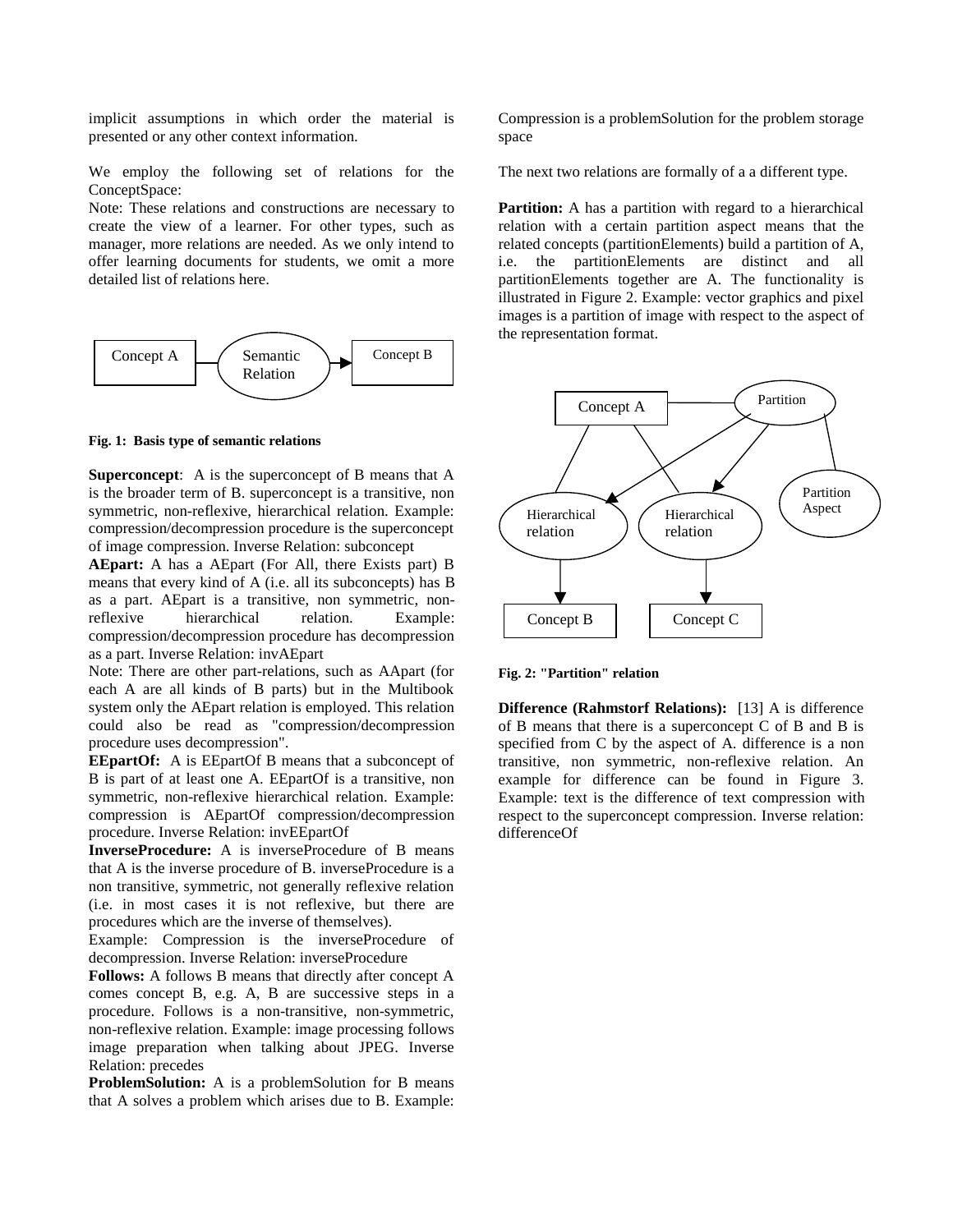

**Fig. 3: "Difference" relation**

.

There are different possibilities to choose a set of relations. The granularity of the model relates to the fact that we are interested in roughly structuring the domain rather than completely representing all facts. In the vocabulary of Knowledge Engineering, this makes our ConceptSpace a terminological rather than an axiomatic ontology [14]. We are aware of the benefits that the extended use of verb concepts, and the expression of a greater variety of facts they allow, could have for our domain. However, the current model is, for simplicity reasons, mainly built around noun concepts [8]. Semantic relations strongly guide the composition of lessons but do not predetermine a unique set of topics and the order of these, to map a single order of specific topics onto a teaching method.

#### **MediaBrickSpace**

Media bricks can either be text or other multimedia elements such as images, graphics, video and audio streams and - with the main focus - animations implemented as Java applets. Also these multimedia elements satisfy the requirements of modularity, this means that it is necessary that the format of the media bricks enables the system to describe the content, grade of detail, and the underlying pedagogical concept of the media brick. Thus it is possible to integrate a media brick in a lesson, independent of the kind of media. A specific problem is the level of difficulty which is not a matter of a single media brick. Whether a media brick is difficult to understand depends on various aspects, such as background knowledge of a specific user or the media bricks the user has seen/ learnt before.

Particular emphasis of our work lies on the issue of coherence [16]. When a user of a hypertext does not have the possibility to choose the pages, i.e. he/she cannot establish the relation between the parts of the lesson by himself/herself, he/she is more likely to expect a coherent lesson, a lesson where the relations between the parts are obvious, although they are put together by someone else. For this purpose the media bricks are not only linked to the corresponding concept but also interconnected in the MediaBrickSpace by rhetorical relations based on the Rhetorical Structure Theory [10], [12].

Examples for such rhetorical relations are "deepen" or "explain". It is a major task of the system, to make these relations explicit. We currently use the following relations:



**Fig. 4: Rhetorical relations between nodes in the MediaBrickSpace**

**example:** MediaBrick B contains a text describing the runlength algorithm, MediaBrick A contains a concrete example with an uncompressed data stream and the runlength encoded stream.

**illustrates:** MediaBrick B contains a text with some numbers, MediaBrick A contains a diagram illustrating these numbers.

**instance:** MediaBrick B contains a graphic where all video compressing processes are listed. MediaBrick A describes MPEG.

**restricts:** MediaBrick B contains a description of a theory, MediaBrick A describes cases where the theory fails.

**amplifies:** MediaBrick B contains a video stream describing a CSCL system. MediaBrick A contains a text describing how CSCW systems work.

**continues:** MediaBrick B contains an uncompressed image. MediaBrick A shows the same image runlength encoded.

**deepens:** MediaBrick B contains an animation visualizing how the DCT works. MediaBrick A contains the formula of the DCT.

**opposite:** MediaBrick B states a theory of a specialist. MediaBrick A contains a statement of another specialist contradicting the first one.

**alternative:** MediaBrick B contains an image making clear what a pixel image is. MediaBrick A contains a text explaining a pixel image.

In general, the rules for building the lesson out of the relevant media bricks have to use the rhetorical relations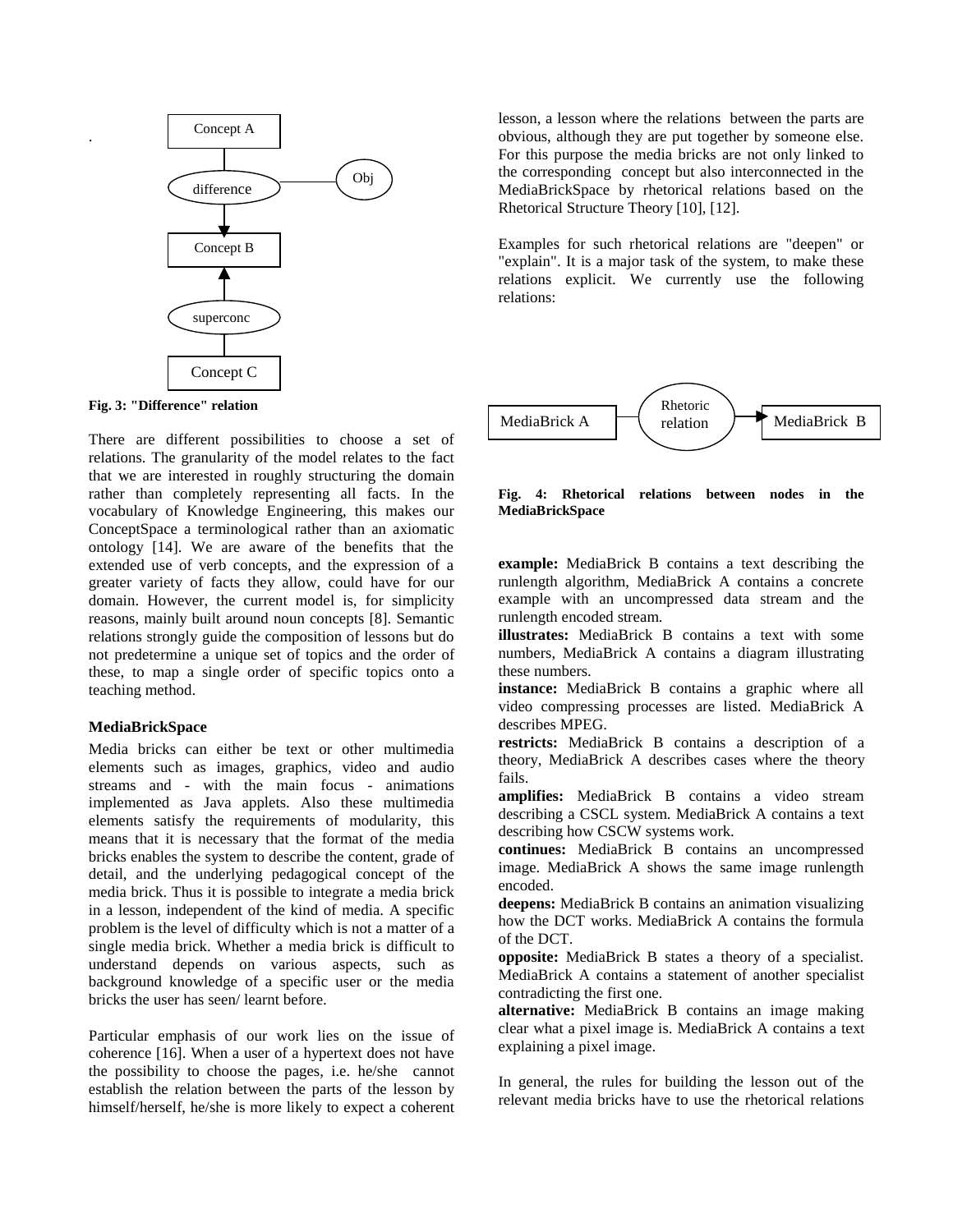and the characteristic of the media bricks, in order to match the users level of difficulty, media preferences and coherence expectations. Simultaneously, they have to work off the structure of the lesson compiled earlier and to fulfil the demands of the user's teaching method. Note that the teaching method requires rules working on both spaces. These goals are not always easily harmonized: The system will, for instance tend to select as the next media brick one that is connected to the current one but also one that is connected to the next topic in the planned structure.

## **COMPILING A LESSON**

It is in the nature of learning that learners do not know in advance much about the domain they want to learn about, therefore they are not able to decide which aspects of the domain are relevant. It is hence the main goal of the Multibook system to offer help in form of tables of contents which are individually generated.

There are several reasons why it makes sense to provide explicit guiding for the user in the form of a table of contents:

- Users in a learning environment have to learn certain topics, if they want it or not.
- The users may not have the necessary overview of the area to choose the relevant concepts.
- The users are not able to compose a lesson according to a teaching method by themselves.
- The knowledge base is too broad to be managed effectively without help from the system. The system can select and combine the media bricks faster and more efficiently than the users.
- A table of contents offers the users some sort of orientation. They can check where they are and to which context the current topic belongs.

Like a teacher in a first step the system composes an outline of the lesson according to the needs of the user, who is known to it via the user profile. According to this outline a table of contents is created. In the following we describe in an exemplary way the rules that operate on the different categories of the profile and on the relations in the ConceptSpace to compile an adequate outline for a lesson. The rules which are responsible for choosing the global structure of the lesson use the semantic relations corresponding to the learning aim. Note that these rules are not a hardwired part of the system and can be changed easily as long as the ConceptSpace contains the according relations.

Examples for rules using the semantic relations: In the profile, the user is characterized as a student learning for exams. Such a user will probably expect from the system to teach him/her the definition, the broader term, the

components and the application of the concept to be learnt. In this case the system will search for concepts which are related to the chosen topic by the relations "superconcept", "AEpart" and "invAEpart", the definition comes from the chosen concept itself. (The selection of the topics has to be coordinated with their order arising from the chosen teaching method, and if necessary completed with other concepts needed by a teaching method.)

On the other hand, managers are interested in different aspects of the same topic such as implemented systems and economical aspects. We suppose they also want to learn something about the broader term and applications. Hence their outline contains the concepts connected to the chosen topic by the relations such as "instance" and "costs" besides "superconcept" and "invAEpart".

The outlines are represented to the specific user in form of tables of contents dynamically generated for them.

#### **Selecting the Suitable Set of Media Bricks**

After having completed the outline for the lesson, the actual content is collected from the MediaBrickSpace. Here, other aspects of the user profile have to be considered such as media preferences and level of difficulty. The metadata of the media bricks provide information about the kind of material and the level of difficulty.

The level of difficulty is automatically calculated by the system. For this purpose we exploit the properties of the rhetorical relations. For example, when MediaBrick A explains MediaBrick B we assume, that A is easier than B. Therefore, A has a lower level of difficulty than B. In this way we compare the whole net of media bricks. Eventually we obtain for each media brick a value indicating the level of difficulty. It is very unlikely, that there will be always six different media bricks describing roughly the same content for six different levels. Therefore we use a hybrid method: we also combine media bricks to find the suitable level of difficulty. If there is, for example, no media brick at a basic level, the system can offer the user a more difficult media brick together with an illustration. On the other hand, if the media brick is too easy for an expert learner, but necessary, it can be combined with a brick connected to it by the relation "broadens".

To meet the media preferences of the users we added the meta-information what kind of media the specific media brick is, to the media brick. The rhetorical relation "alternative" connects media bricks with about the same content, but different media used. So the system can choose whenever available the desired presentation format. As mentioned above, there is always a text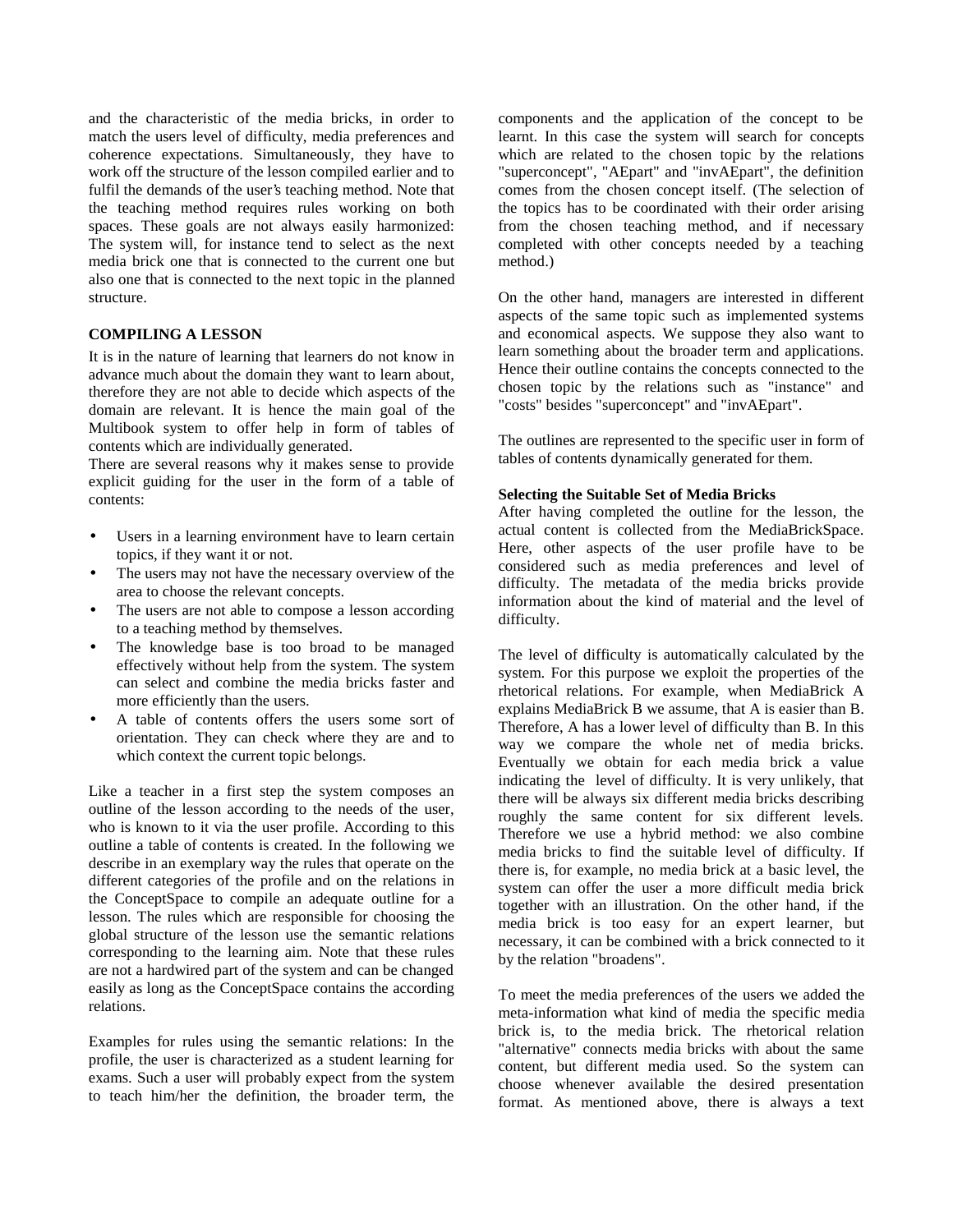version, but we included as much multimedia elements as possible, such as videos and especially interactive simulations.

We have seen that concerning the dimension of the learning aim, we exploit the semantic relations of the ConceptSpace, concerning the dimensions of the level of difficulty and media preference, the system uses the metainformation attributing the media bricks. The teaching method is the most complex dimension in the user profile and the one for which it is most difficult to simulate a real teacher. It is not restricted to one of the two spaces but requires rules working on both the ConceptSpace and the MediaBrickSpace. So far we have implemented rules for two quite straightforward teaching methods. It is our goal to pass the Multibook system to domain experts (teachers etc.) to realize their theories about teaching methods. Two implemented teaching methods, we implemented so far, are the hierarchical and the problem oriented approach. We now will describe some of the rules to generate a problem oriented document to illustrate how the system works.

To motivate the users with a problem which is addressed by the chosen topic they need to know more concepts than the ones above mentioned, namely the one which is connected to the topic or one of its broader terms by the relation "problemSolution" and the concepts which are on the way from these concept back to the chosen topic. Also the relations of the MediaBrickSpace are used: It is not sufficient just to mention a problem, to emphasize it, the system gives an example of it which can be found via the rhetorical relation "example".

# **CONCLUSION & OUTLOOK**

In this paper we have described Multibook which intends to have individual lessons according to the user profile, the foundation of the Multibook, i.e. the knowledge base, and we have described some rules how the system works on the knowledge base to fulfil the objectives.

Currently the user profile is static, one of the most pressing tasks for the future is to make it dynamically adaptive. This means that the interaction of the learners can change their user profile during the learning session. If, for example, a user has stated to be a beginner, but always achieving excellent test results, the system will suggest to change the level and can apply this to the next document.

We have done a first evaluation giving the students the choice of the teaching method. From this experience we learnt that people find it hard to select a teaching method. Therefore the system must offer help for finding the most suitable one, probably in form of a questionnaire.

#### **ACKNOWLEDGEMENT**

The authors would like to thank the Bundesministerium für Bildung, Wissenschaft, Forschung und Technologie (BMBF) which partially funded the research project and the Volkswagen Stiftung. We owe also thank to our colleague Dietrich Fischer, and especially to Lilo Kolb and Moni Jayme for their constant support.

#### **REFERENCES**

[1] Andersen J.R., Boyle C.F., Corbett A., and Lewis M.; Cognitive modeling and intelligent tutoring; Artificial Intelligence, 42

[2] Andre E., Rist T., and Muller J.; Life-like presentation agents: A new perspective for computer-based technical documentation. In Proceedings of the AI-ED workshop on pedagogical agents, Kobe, Japan 1997

[3] Beaumont I. H.; Interactive Anatomy Tutoring Systems ANATOM-TUTOR; in Brusilovsky P., Kobsa A., Vassileva J.; Adaptive Hypertext and Hypermedia, Kluwer Academic Publishers, 1998

[4] Brusilovsky P., Methods and Techniques of Adaptive Hypermedia; in Brusilovsky P., Kobsa A., Vassileva J.; Adaptive Hypertext and Hypermedia, Kluwer Academic Publishers, 1998

[5] Deek F.P. and McHugh J.A., A review and analysis of tools for learning programming; in Proceedings of the EdMedia, Freiburg, Germany, 1998

[6] Devedzic V., and Debenham J.; An Intelligent Tutoring System for teaching formal languages; In Proceedings of the Intelligent Tutoring Systems Conference, San Antonio, USA 1998

[7] Eklund, J., Brusilovski, P.; Individualising Interaction in Web-based Instructional Systems in Higher Education; in Proceedings of the Apple University Consortium's Academic Conference, Melbourne, 1998

[8] Fischer D.H., From Thesauri towards Ontologies?, in Hadi M., Maniez J. and Pollit St. A.; Structures and Relations in: Knowledge Organization, Proceedings of the 5th ISK Conference, 1998

[9] Greer J., McCalla G., Cooke J. et al., The Intelligent Helpdesk: Supporting peer-help in a university course; In Proceedings of the Intelligent Tutoring Systems Conference, San Antonio, USA 1998

[10] Mann W.C., and Thomson S.A., Rhetorical Structure Theory: A theory of text organization; Technical Report RS-87-190, Information Science Institute, USC ISI, USA 1987